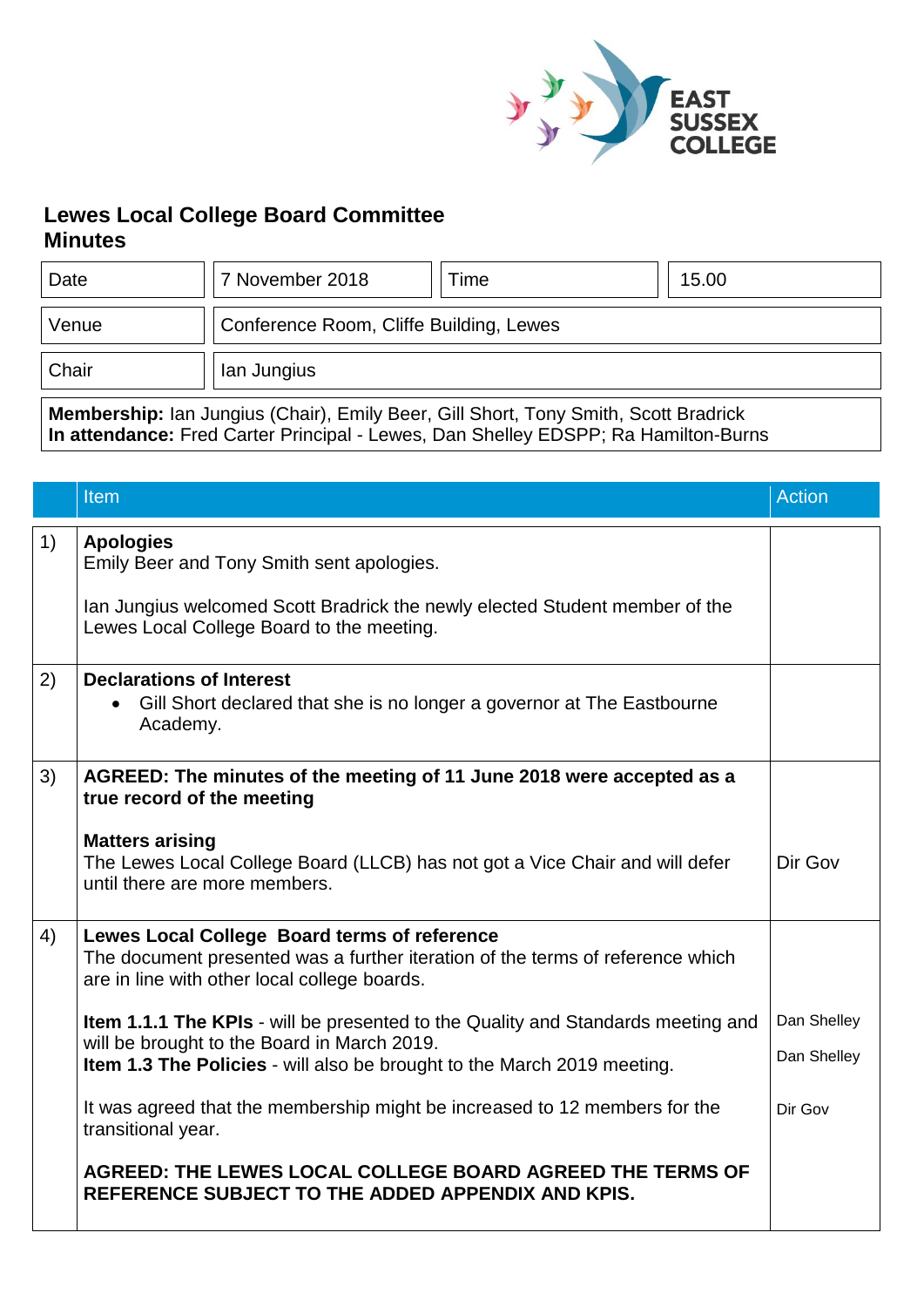

| 5) | Additional members for the Lewes Local College Board                                                                                                                                                                                                                                                                                                                                                        |                       |
|----|-------------------------------------------------------------------------------------------------------------------------------------------------------------------------------------------------------------------------------------------------------------------------------------------------------------------------------------------------------------------------------------------------------------|-----------------------|
|    | <b>Staff and student governors</b><br>Fred Carter, Dan Shelley and Gill Short had met earlier in the term to discuss<br>possible stakeholder members for the Lewes Local College Board.                                                                                                                                                                                                                     |                       |
|    | • Chelsea Renton, local Lewes artist, has expressed an interest in joining the<br>LLCB. She has planning and estates experience and would be willing to<br>serve for a year in the first instance as indicated by the LLCB terms of<br>reference. Gill Short will also be making contact with members of the<br>Lewes Chamber of Commerce.                                                                  |                       |
|    | Dan met with Charlie Dobres from Lewes FC who has agreed to come on<br>the LLCB. The Group will be discussing joint projects for symbiotic working<br>with Lewes                                                                                                                                                                                                                                            |                       |
|    | Penny Shimmin, Sussex Community Development Association is currently<br>on holiday but Dan Shelley will contact her on her return from holiday.<br>Members said that she would represent the third sector.                                                                                                                                                                                                  | Dan<br><b>Shelley</b> |
|    | Mark Fisher is looking in the faculties of science and maths for a suitable<br>candidate for the LLCB.                                                                                                                                                                                                                                                                                                      | Mark<br><b>Fisher</b> |
|    | Fred Carter and Ian Jungius will meet with candidates.                                                                                                                                                                                                                                                                                                                                                      |                       |
|    | There will be another election to attract a second student member.                                                                                                                                                                                                                                                                                                                                          | Dir Gov               |
|    | The staff elections are underway and staff will be in post by the beginning of<br>December 2018.                                                                                                                                                                                                                                                                                                            |                       |
| 6) | <b>Timings of meetings</b><br>This item will be deferred until more members are on the LLCB.                                                                                                                                                                                                                                                                                                                |                       |
| 7) | <b>Update on recruitment</b><br>Fred Carter presented his report. Applications were down at the point of merger.<br>Events and programmes were put in place to mitigate this situation.                                                                                                                                                                                                                     |                       |
|    | The loss of numbers is primarily in A Levels.                                                                                                                                                                                                                                                                                                                                                               |                       |
|    | Dan Shelley explained that the gains at Bexhill and BHASVIC mirror the losses<br>from ESCG.<br>Fred Carter said that there were 1900 visitors to Lewes open day over 1300 in the<br>previous year. Some students were travelling from Eastbourne. It will be clear if<br>this turns into applications in the next two years. The decline this year will<br>inevitably have an effect on year two next year. |                       |
|    | Fred Carter has spoken to the Priory parents and introduced the Scholarship<br>programme. He has also visited Chailey School and will work to build closer                                                                                                                                                                                                                                                  |                       |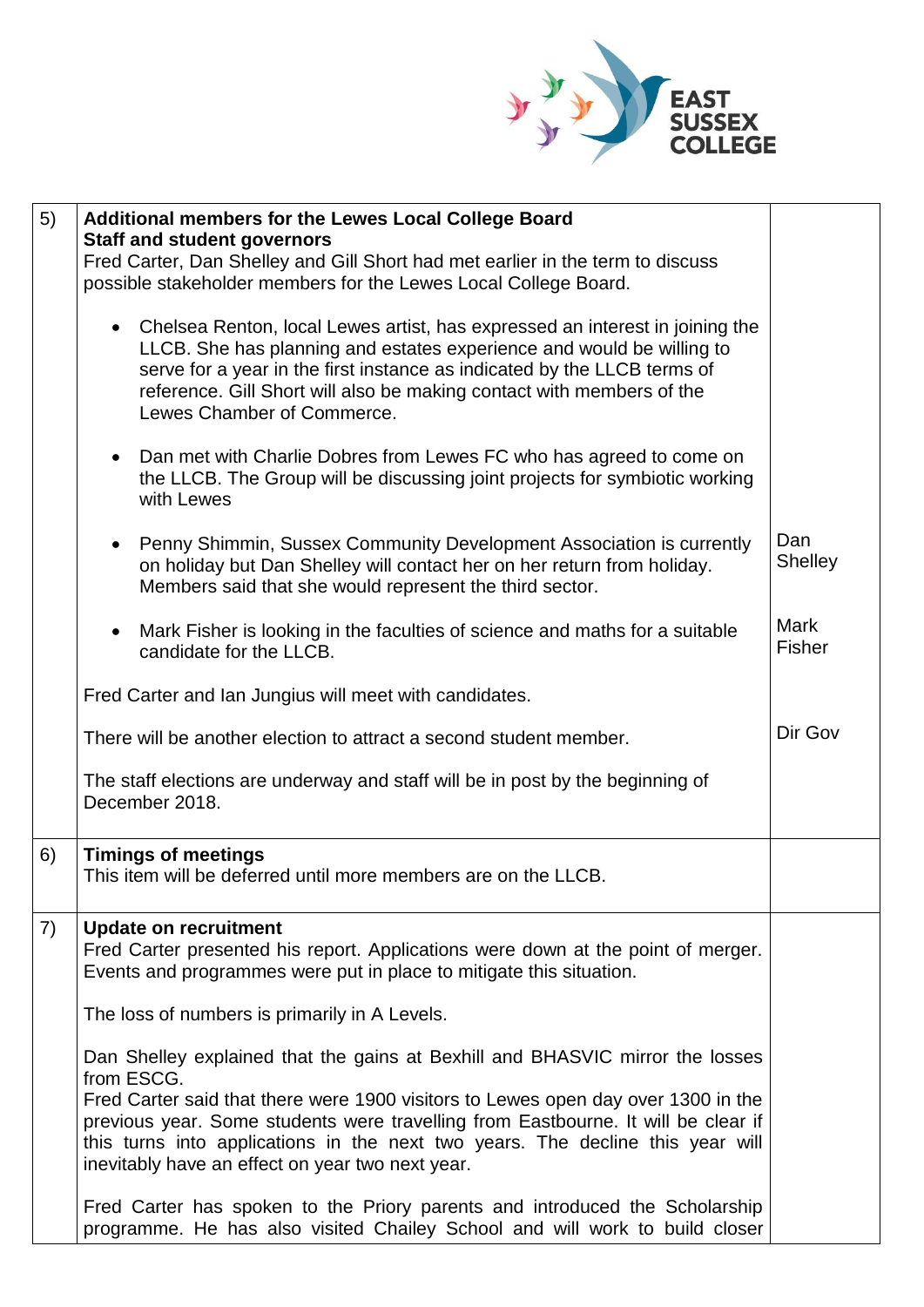

|    | relationships with them in the future. Schools had offered criticism early in the<br>formation of the Group that legacy colleges had promised much and delivered<br>little.                                                                                                                                                                                                                                                                                                                                                                                                                                                            |  |
|----|----------------------------------------------------------------------------------------------------------------------------------------------------------------------------------------------------------------------------------------------------------------------------------------------------------------------------------------------------------------------------------------------------------------------------------------------------------------------------------------------------------------------------------------------------------------------------------------------------------------------------------------|--|
|    | Scott Bradrick said that the student organisations have been slow to start with<br>societies taking a long time to establish and lack of advertising. More promotion<br>would be desirable. Fred Carter said that this reflected the lack of success of a<br>centralised student services and this is being addressed. There will be local<br>student services to energise each College. Members said that they were invited<br>previously to freshers' fairs and would welcome such involvement.                                                                                                                                      |  |
|    | There is a new MARS group specifically focussing on recruitment in marketing.                                                                                                                                                                                                                                                                                                                                                                                                                                                                                                                                                          |  |
|    | Ian Jungius said that the students are the lifeblood of the Group and that<br>recruitment is key. Fred Carter reminded the members that two thirds of the cohort<br>at Lewes are courses other than A levels and there will be focus on these.                                                                                                                                                                                                                                                                                                                                                                                         |  |
|    | Members asked if teachers with more capacity might offer other courses. Fred<br>Carter said that all teachers are at full utilisation.                                                                                                                                                                                                                                                                                                                                                                                                                                                                                                 |  |
| 8) | L.<br>Self-Assessment Report 2017-18 SDC including outcomes<br>For new members, Fred Carter explained that the SAR used to be an Ofsted<br>requirement to assess performance against the Common inspection framework.<br>Whilst this is no longer the case It enables a college to judge its performance<br>against benchmarks. It is a subjective assessment and looks back at 2017-18.<br>The SAR is then used to inform development of a quality improvement plan to<br>address the issues and weaknesses identified.                                                                                                               |  |
|    | Fred Carter explained that this document is pre-validation but he is confident that<br>the grades are an accurate reflection.                                                                                                                                                                                                                                                                                                                                                                                                                                                                                                          |  |
|    | With A Levels there are no national benchmarks available until February 19 which<br>would allow the Group to judge last year's outcomes more objectively. Until this<br>time an improvement of 5% is laudable but is still only at 85%.                                                                                                                                                                                                                                                                                                                                                                                                |  |
|    | Members asked why internal health and social care apprenticeships were low.<br>Dan Shelley explained that the SDC apprenticeships results were dragged down<br>by a decision to subcontract to achieve income targets. The overall achievement<br>will be on or above national average but timely achievement will not be good. This<br>was due to the fact that programmes were shortened in order to allow revenue to<br>be recognised early. The situation is being addressed with good practice being<br>shared across the Group. Apprenticeships are now being managed by Stephen<br><b>Burkes under Sussex Skills Solutions.</b> |  |
|    | Subcontracting has now transferred to the management of Hayley Roberston, who<br>is one of the best practitioners in the country.                                                                                                                                                                                                                                                                                                                                                                                                                                                                                                      |  |
|    | For 17-18 planned delivery figures were:                                                                                                                                                                                                                                                                                                                                                                                                                                                                                                                                                                                               |  |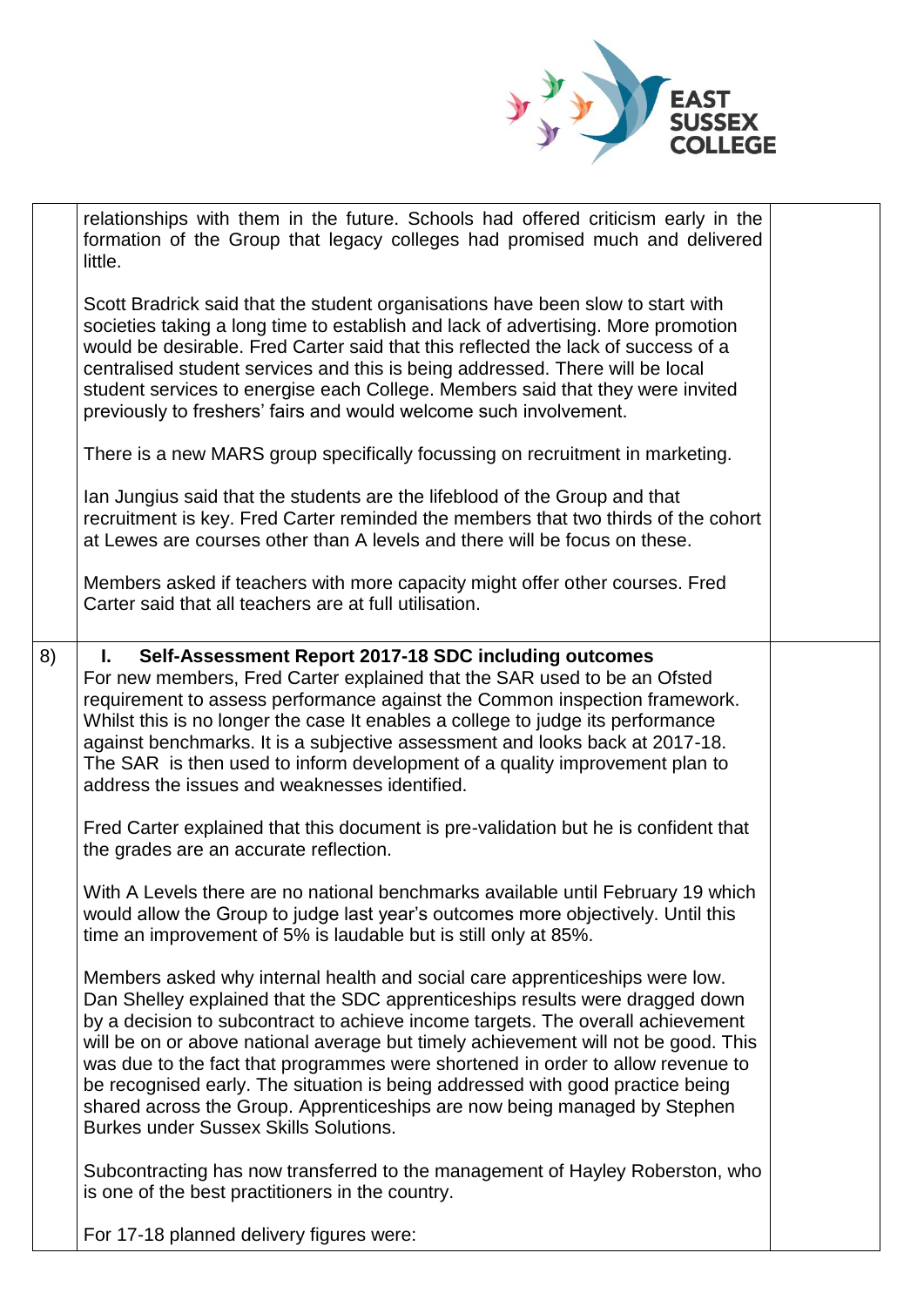

- National benchmark =  $60.9\%$
- SDC circa 50%
- $SCCH = 73.4%$

Last year the College got a new management structure on 1 August 2018 and the transition means that many individuals are addressing areas which are new to them. One key focus for Lewes was that of timely achievement which will be addressed by new quality processes and systems that have been proven at SCCH to track and monitor predictions.

Fred Carter invited members to highlight any areas which may have been missed.

He added that the Lewes 16-18 provision at 82% for achievement is the best in the Group.

## **II. Quality Improvement Plan Lewes 18/19**

Fred Carter presented a discrete quality improvement plan for Lewes. There are some common actions for both Eastbourne and Lewes Colleges with a specific action plan for Lewes detailed from page 10 onwards. He explained that many of the actions have been completed or are being worked on currently. There are some quality assurance and CPD actions which use the best practice quality improvement process from SCCH.

- The improvement plans for areas with low achievement or retention are listed
- A recruitment strategy will be developed
- Development plans for Maths and English Staff
- Local student services functions to support learners
- Replication of the SCCH 'what if' calculator

Fred Carter explained that functional skills, English and Maths are affecting the headline figures and that attendance is a key issue.

The extended project has been used in the past at SDC as a replacement subject for students who are struggling with their third A Level. The achievement rate is only 50%. This should not be the case this year.

Fred Carter has identified A Levels with low achievement such as sociology. The College now enrols on a face-to-face basis which ensures that students are enrolled on appropriate courses. He explained that the 'What if' methodology enables the College to model different scenarios to predict the impact of certain actions on outcomes and the ALPS score.

For Maths Lewes has recruited two new teachers. Members discussed the problem of recruiting strong Maths teachers and Dan Shelley explained that ESCG is working with the University of Brighton on developing stronger practitioners.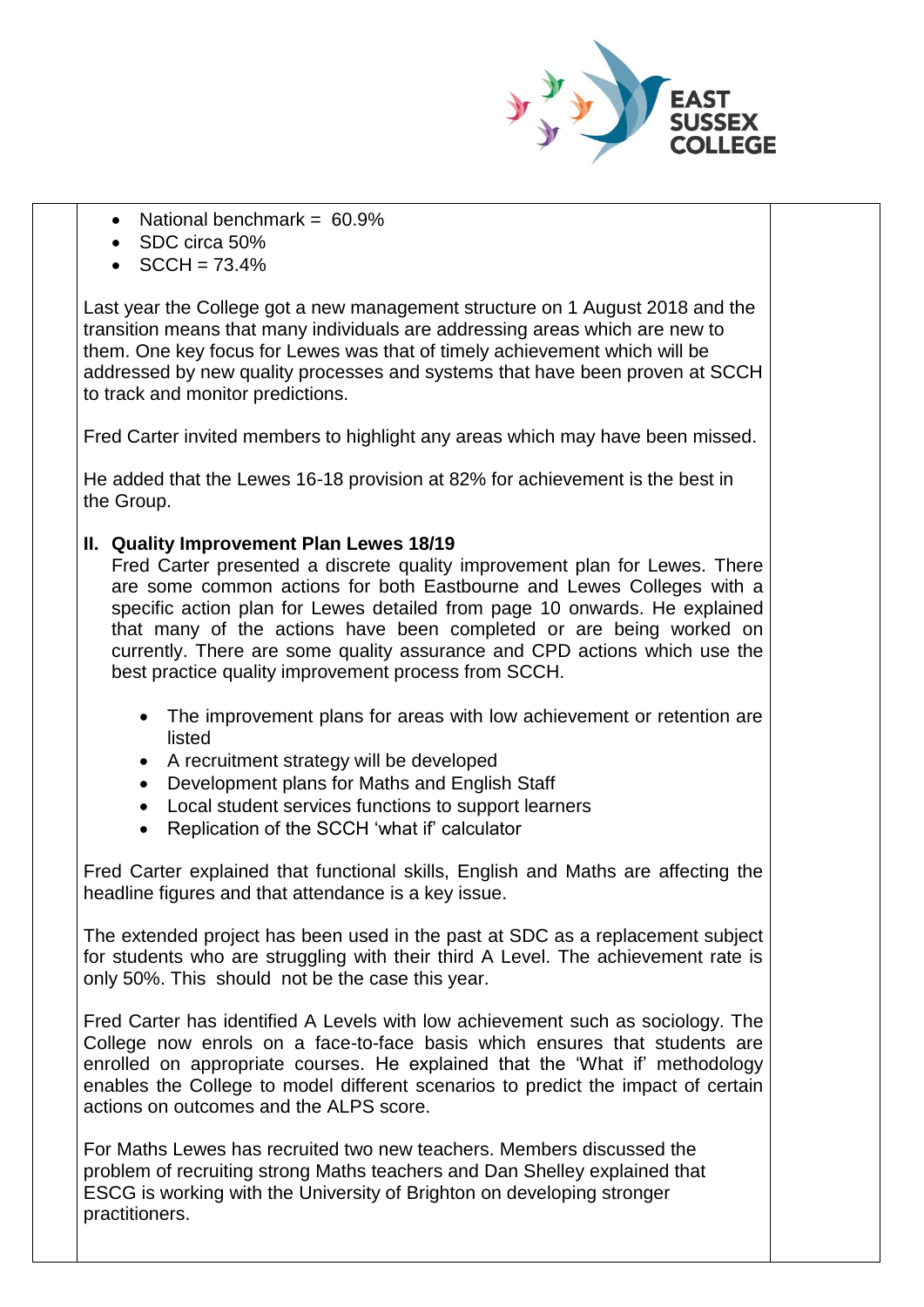

|    | Members asked how the College is working to embed maths and English in other<br>subjects. Fred Carter is encouraging staff to ensure that this is the case and to<br>identify examples of how this is done. Members agreed that it is important to<br>contextualise use of Maths and English in all subjects across the College.                                                                                                                                                                                                                                                                                                                                                            |                    |
|----|---------------------------------------------------------------------------------------------------------------------------------------------------------------------------------------------------------------------------------------------------------------------------------------------------------------------------------------------------------------------------------------------------------------------------------------------------------------------------------------------------------------------------------------------------------------------------------------------------------------------------------------------------------------------------------------------|--------------------|
|    | The LLCB commented that the Quality Improvement plan was extremely good and<br>that the monitoring plan is excellent. Members asked how action is performing<br>against targets. Fred Carter explained that progress is good. Every teacher was<br>observed in the first three weeks of term. Those rated red are being supported<br>and monitored and those who do not improve sufficiently will leave. The biggest<br>issue is to recruit new staff and for some subjects there was only one applicant.<br>Areas such as sciences, maths, law, computing are particularly hard to recruit to.                                                                                             |                    |
|    | Members asked about performance management targets and if the January 2019<br>date was realistic. Fred Carter explained that this is currently with Human<br>Resources and that the starting point is to identify areas of focus for Teaching,<br>Learning and Assessment. There will be staff development both before and after<br>Christmas to support the programme.                                                                                                                                                                                                                                                                                                                     |                    |
|    | Ian Jungius suggested that he and Gill Short might visit in the New Year to spend<br>time looking at one area of the QIP in action at the College. Fred Carter will<br>arrange a day with a Faculty Director.                                                                                                                                                                                                                                                                                                                                                                                                                                                                               | <b>Fred Carter</b> |
| 9) | Quality improvement for A Levels Eastbourne and Lewes                                                                                                                                                                                                                                                                                                                                                                                                                                                                                                                                                                                                                                       |                    |
|    | Seb Januszewski joined the meeting at 16.00                                                                                                                                                                                                                                                                                                                                                                                                                                                                                                                                                                                                                                                 |                    |
|    | Seb Januszewski explained that the area has been assessed as 'Requires<br>Improvement'. The key need for improvement stems from systemic areas for<br>development such as retention. The issue stemmed from a policy at SDC to<br>facilitate students dropping any weak subjects at the end of year one. This had, in<br>turn, adversely affected retention. There was an increase in achievement of 4%<br>and this was predicted accurately.                                                                                                                                                                                                                                               |                    |
|    | The areas for improvement will be addressed by developing strong systems and<br>structures. Expectations will be broadly the same across subjects and there will be<br>five points of assessment in-year. 100% of A level students have had an<br>assessment already and, of these, 5% have been rated 'red' by teachers. The<br>Group will test the validity of those predictions and work on individual action plans<br>for learners. The plan is cohesive, expectations have been clearly communicated<br>and the message will remain consistent. Gimmicks and initiatives have been<br>removed. 100% of learners have an academic tutor and are meeting with them on<br>a weekly basis. |                    |
|    | Members asked what tracking process is being used. Seb Januszewski explained<br>that the Group uses Pro-monitor and students have access to this via Pro-portal.<br>Staff have reacted largely positively to this. The influx of new staff has brought                                                                                                                                                                                                                                                                                                                                                                                                                                      |                    |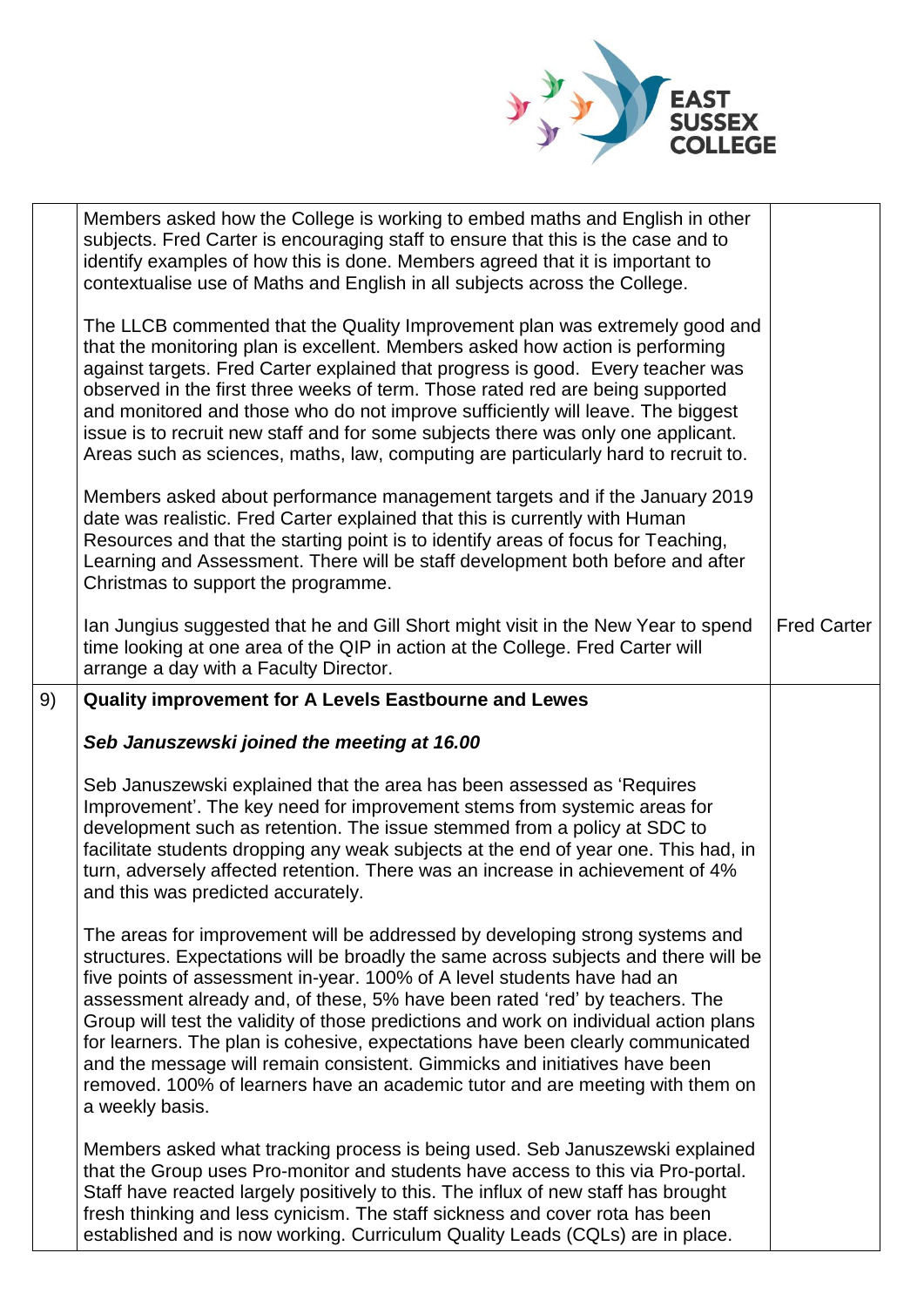

|     | They work to a calendar of audits and are able to monitor and report to heads of<br>curriculum to ensure interventions are made as soon as is appropriate.                                                                                                                                                                                                                                                                                                                                                                                                                                                            |  |
|-----|-----------------------------------------------------------------------------------------------------------------------------------------------------------------------------------------------------------------------------------------------------------------------------------------------------------------------------------------------------------------------------------------------------------------------------------------------------------------------------------------------------------------------------------------------------------------------------------------------------------------------|--|
|     | Members asked how the academic staff have reacted to being asked to do tutorial<br>pastoral work. Seb Januszewski said that the expectation of two strands to their<br>role has been communicated clearly.                                                                                                                                                                                                                                                                                                                                                                                                            |  |
|     | Ian Jungius asked Scott Bradrick if he had noticed a change overall in the student<br>experience. He responded that much has remained the same and that largely use<br>of Pro-portal is not encouraged as part of his courses. Seb Januszewski said that<br>there is still room for improvement, Scott Bradrick said that Pro-portal felt it was a<br>good idea but it had not been rolled out comprehensively enough last year. He<br>considered that the VESPA initiative had not been understood by students. It was<br>noted that the greatest impact of these changes is likely to be on first year<br>students. |  |
|     | Fred Carter explained that the purpose of 'Pathways' was to cluster symbiotic<br>subjects together. Blocking will be influenced by likely combinations of subjects<br>and this is still a work in progress.                                                                                                                                                                                                                                                                                                                                                                                                           |  |
|     | Members thanked Seb Januszewski for his concise and informative papers.                                                                                                                                                                                                                                                                                                                                                                                                                                                                                                                                               |  |
| 10) | <b>Ofsted preparation</b><br>There will be an HMI monitoring visit before Christmas in place of the supportive<br>visit as the rules have changed. The areas to be inspected will be informed by the<br>previous visit and report. There have been training sessions for staff and students<br>to ensure that all have heard key messages.                                                                                                                                                                                                                                                                            |  |
|     | There has been focus on staff who need more support and for high-performers.                                                                                                                                                                                                                                                                                                                                                                                                                                                                                                                                          |  |
|     | The Group will be informed two working days before the visit. The inspectors will<br>speak to students and staff.                                                                                                                                                                                                                                                                                                                                                                                                                                                                                                     |  |
|     | Members asked if the Group has enough staff in place to provide the CPD<br>required. David Temple has been appointed as a quality lead in Lewes to provide<br>this support. This coupled with curriculum area reviews (CARS) is providing a<br>comprehensive programme of CPD.                                                                                                                                                                                                                                                                                                                                        |  |
| 11) | <b>International update</b><br>Dan Shelley said there had been a British Council inspection in the early part of<br>September. The visit had been mainly positive but the Group is awaiting final<br>judgement as the report is currently with the British Council panel to be validated<br>and is expected at the end of November 2018. Mark Allen, International Director is<br>confident that it will be good. Hastings will have to have a separate inspection in<br>the new year.                                                                                                                                |  |
|     | The summer across all campuses has been the busiest ever for international<br>activity. SCCH was a 'good' grade at the point of merger which allowed the Group                                                                                                                                                                                                                                                                                                                                                                                                                                                        |  |